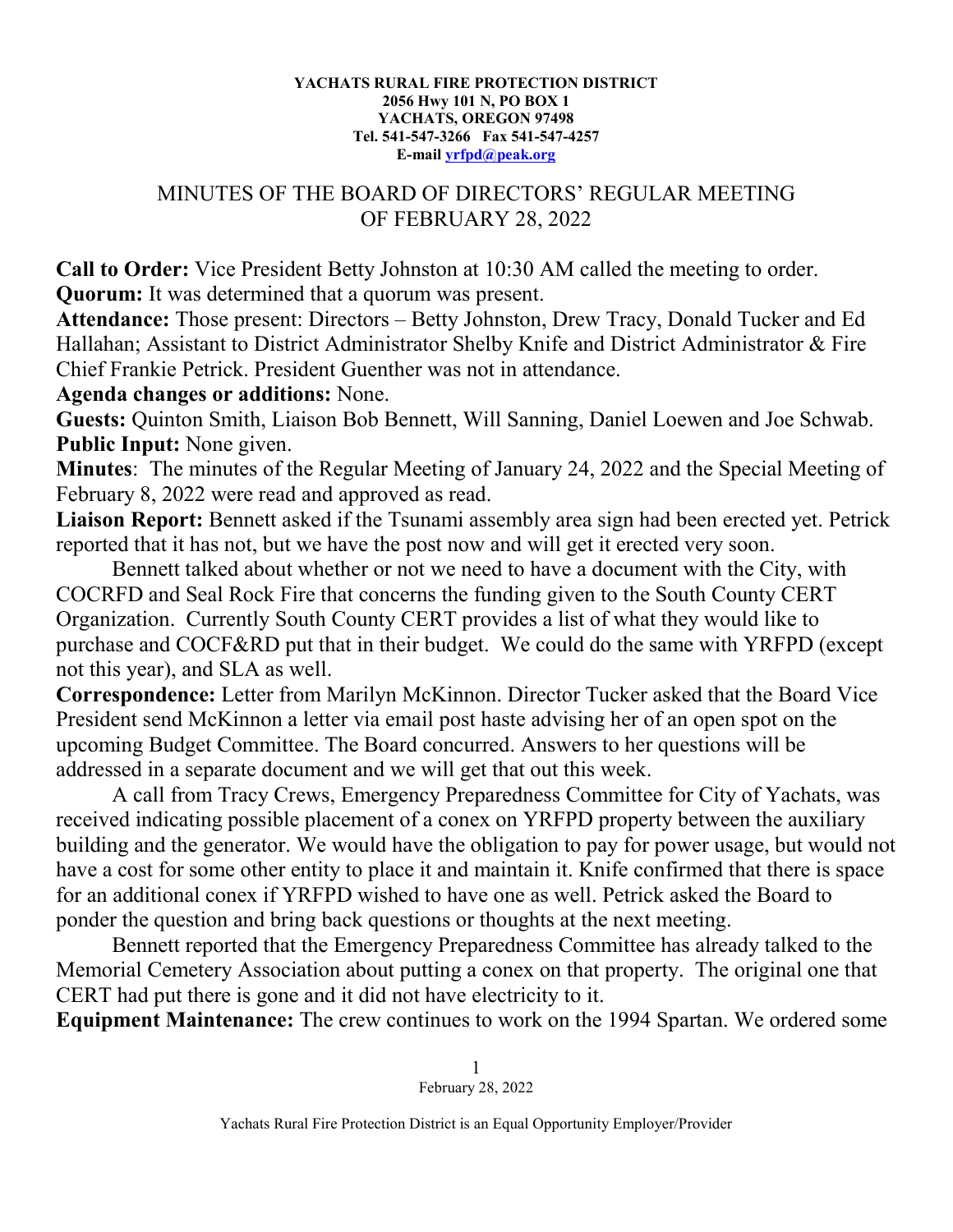necessary appliances and tools and they should be here soon.

**Training Team Report:** Part of the crew has been doing low angle rope training with COCF&RD, as well as inhouse training at our station.

**Activity Report:** Report is attached to these minutes.

**Old Business:** None presented.

**District Administrator/Fire Chief Report:** Petrick presented a summary of the current income and expense status (copy attached to these minutes). It shows funds expended to date and how much is expected to be needed until 06/30/2022. Petrick is looking for some indication from the Board as relates to the upcoming budget needs. She has contacted the list of public budget committee members and has asked their availability for this year including the info about more meetings. Two member's terms have expired and we may be looking for new members. Word of mouth is needed about the upcoming meetings so we have some opportunity for input from others besides the budget committee.

At this point Petrick is awaiting new information about worker comp rates, insurance liability forecast, PERS. Also presented was a worksheet about the wage expense projection for the upcoming budget year.

Petrick submitted a copy of an assessment by Daniel Olsen, Senior Consultant for Special Districts of Oregon. In October Quinton Smith asked if we had thought about asking for a consult with another agency. In late October we contact SDAO for a cursory assessment of YRFPD. Petrick asked for input from Directors concerning the assessment at the next meeting.

Director Tracy would like to see a similar assessment of South Lincoln Ambulance, Inc. Director Hallahan believes that may not be a "freebie" but Petrick will contact SDAO and find out.

Director Tucker would like to see our web address on correspondence going forward from today. The Board concurred and Petrick and Knife will address that issue today.

The application for ASA 5 is headed to Lincoln County Emergency Manager today as it is required to be there on March  $1<sup>st</sup>$ .

The proposed budget timeline was presented and modified to have two Budget Committee Meetings. Timeline attached to these minutes.

Liaison Bennett asked if YRFPD contacted Representative Gomberg's office as was planned in the February  $8<sup>th</sup>$  minutes. Knife has a call into him as we speak.

**New Business:** Petrick reported that she had a conversation with USFS about the agreement to tie a trail through YRFPD to the Ya'Xaik Trail. She also talked to our insurance company. They are comfortable with it, but wanted to caution us that traffic over the trail may increase going forward and we want to be sure that the pathway of the trail does not interfere with our firefighting/medical response. Petrick will get a copy of the agreement from USFS before calling legal counsel, but Petrick has no reservation about going forward with the plan.

Discussion about the rate of the LOT that will be going forward to the voters in November was held. Some figures put forward were 1.52 to 1.59 with the group referencing the

> 2 February 28, 2022